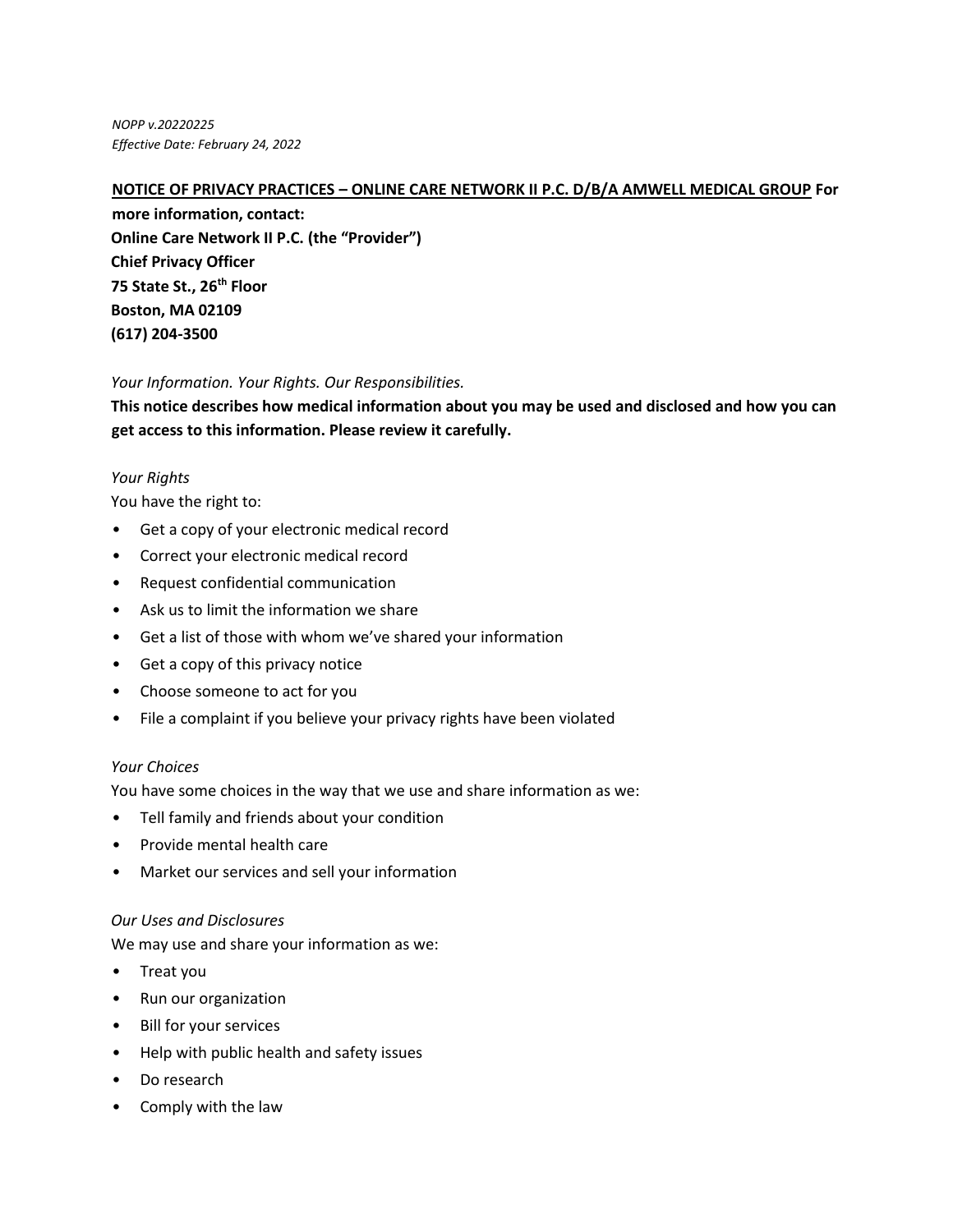- Respond to organ and tissue donation requests
- Work with a medical examiner or funeral director
- Address workers' compensation, law enforcement, and other government requests
- Respond to lawsuits and legal actions

*Continue reading for more detailed information . . .* 

## *Your Rights*

**When it comes to your health information, you have certain rights.** This section explains your rights and some of our responsibilities to help you.

## **Get an electronic or paper copy of your medical record**

- You can ask to see or get an electronic or paper copy of your medical record and other health information we have about you. Ask us how to do this.
- We will provide a copy or a summary of your health information, usually within 30 days of your request. We may charge a reasonable, cost-based fee.

## **Ask us to correct your medical record**

- You can ask us to correct health information about you that you think is incorrect or incomplete. Ask us how to do this.
- We may say "no" to your request, but we'll tell you why in writing within 60 days.

## **Request confidential communications**

- You can ask us to contact you in a specific way (for example, home or office phone or email) or to send mail to a different address.
- We will say "yes" to all reasonable requests.

## **Ask us to limit what we use or share**

- You can ask us not to use or share certain health information for treatment, payment, or our operations. We are not required to agree to your request, and we may say "no" if it would affect your care.
- If you pay for a service or health care item out-of-pocket in full, you can ask us not to share that information for the purpose of payment or our operations with your health insurer. We will say "yes" unless a law requires us to share that information.

## **Get a list of those with whom we've shared information**

- You can ask for a list (accounting) of the times we've shared your health information for six years prior to the date you ask, who we shared it with, and why.
- We will include all the disclosures except for those about treatment, payment, and health care operations, and certain other disclosures (such as any you asked us to make). We'll provide one accounting a year for free but will charge a reasonable, cost-based fee if you ask for another one within 12 months.

## **Get a copy of this privacy notice**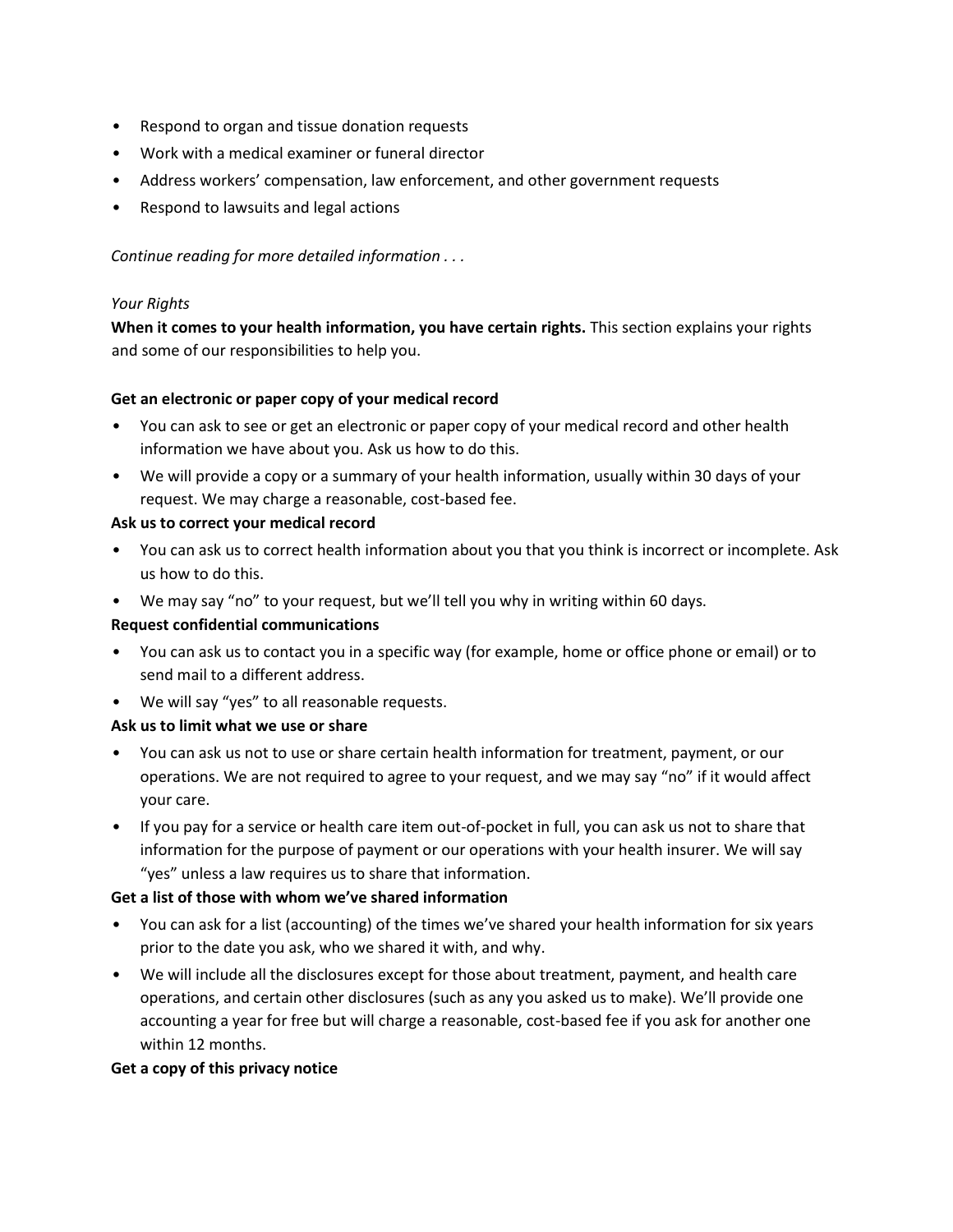You can ask for a paper copy of this notice at any time, even if you have agreed to receive the notice electronically. Upon request, we will provide you with a paper copy promptly.

## **Choose someone to act for you**

- If you have given someone medical power of attorney or if someone is your legal guardian, that person can exercise your rights and make choices about your health information.
- We will make sure the person has this authority and can act for you before we take any action.

# **File a complaint if you feel your rights are violated**

- You can complain if you feel we have violated your rights by contacting us.
- You can file a complaint with the U.S. Department of Health and Human Services Office for Civil Rights by sending a letter to 200 Independence Avenue, S.W., Washington, D.C. 20201, calling 1- 877-696-6775, or visiting [www.hhs.gov/ocr/privacy/hipaa/complaints/](http://hhs.gov/ocr/privacy/hipaa/complaints/)
- We will not retaliate against you for filing a complaint.

## *Your Choices*

**For certain health information, you can tell us your choices about what we share.** If you have a clear preference for how we share your information in the situations described below, talk to us. Tell us what you want us to do, and we will follow your instructions.

You have the right to tell us to:

• Share information with your family, close friends, or others involved in your care (or not to) *If you are not able to tell us your preference, for example if you are unconscious, we may go ahead and share your information if we believe it is in your best interest. We may also share your information when needed to lessen a serious and imminent threat to health or safety.*

In these cases we never share your information unless you give us written permission:

- Marketing purposes
- Sale of your information
- Most sharing of psychotherapy notes

In addition, mental health records may be withheld from you if your clinician determines that disclosure would be detrimental to you.

## *Our Uses and Disclosures*

## **How do we typically use or share your health information?**

We typically use or share your health information in the following ways.

## **Treat you**

We can use your health information and share it with other professionals who are treating you. *Example: A doctor treating you for an injury asks another doctor about your overall health condition.*

## **Run our organization**

We can use and share your health information to run our practice, improve your care, and to contact you when necessary. Example: We use health information about you to manage your treatment and services.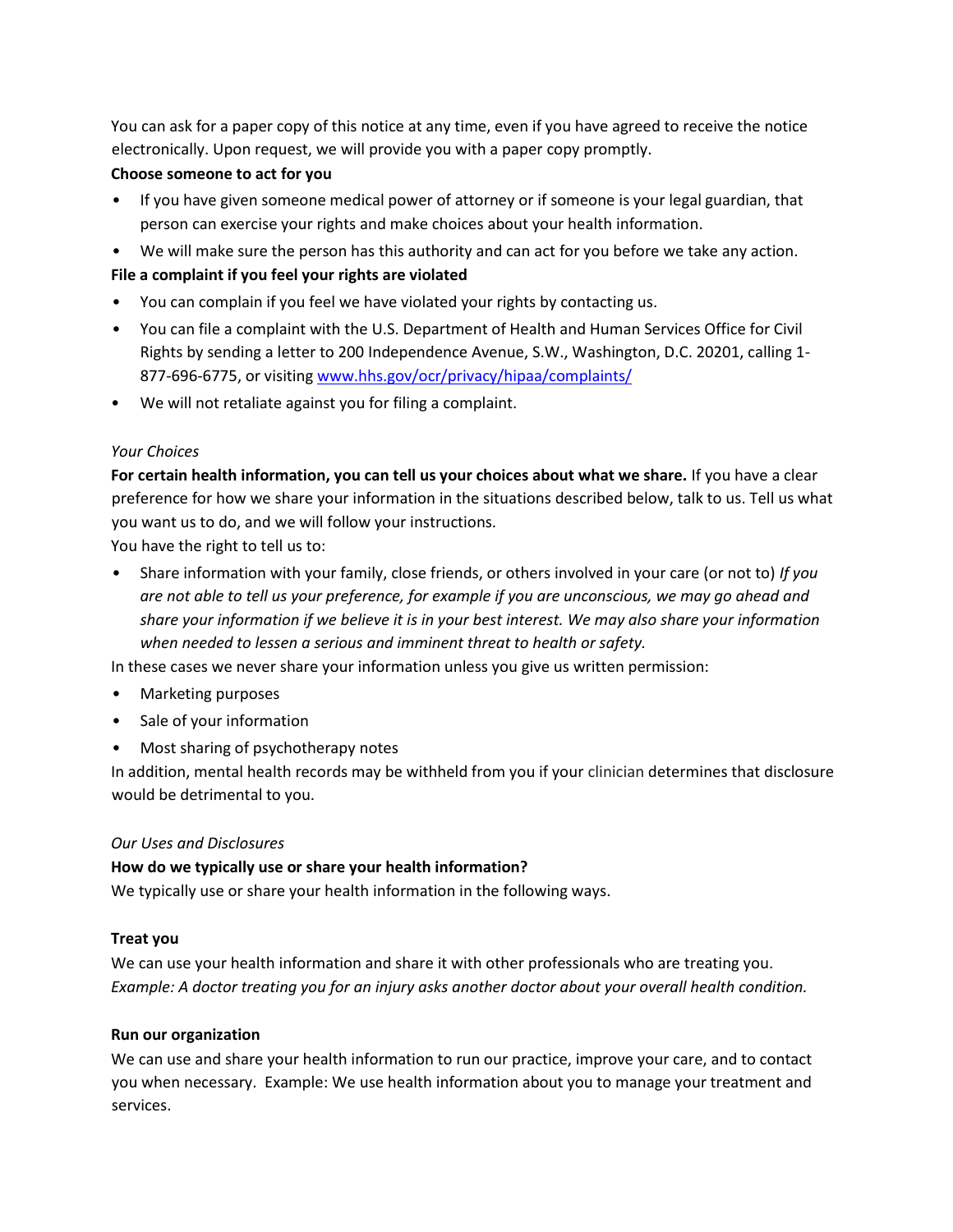## **Bill for your services**

We can use and share your health information to bill and get payment from health plans or other entities. *Example: We give information about you to your health insurance plan so it will pay for your services.* 

How else can we use or share your health information?

**We are allowed or required to share your information in other ways – usually in ways that contribute to the public good, such as public health and research. We have to meet many conditions in the law before we can share your information for these purposes. For more information see:**  [www.hhs.gov/ocr/privacy/hipaa/understanding/consumers/index.html](http://www.hhs.gov/ocr/privacy/hipaa/understanding/consumers/index.html)**[.](http://www.hhs.gov/ocr/privacy/hipaa/understanding/consumers/index.html)**

## **Help with public health and safety issues**

We can share health information about you for certain situations such as:

- Preventing disease
- Helping with product recalls
- Reporting adverse reactions to medications
- Reporting suspected abuse, neglect, or domestic violence
- Preventing or reducing a serious threat to anyone's health or safety

## **Do research**

We can use or share your information for health research.

## **Comply with the law**

We will share information about you if state or federal laws require it, including with the Department of Health and Human Services if it wants to see that we're complying with federal privacy law.

## **Respond to organ and tissue donation requests**

We can share health information about you with organ procurement organizations.

# **Work with a medical examiner or funeral director**

We can share health information with a coroner, medical examiner, or funeral director when an individual dies.

## **Address workers' compensation, law enforcement, and other government requests** We

can use or share health information about you:

- For workers' compensation claims
- For law enforcement purposes or with a law enforcement official
- With health oversight agencies for activities authorized by law
- For special government functions such as military, national security, and presidential protective services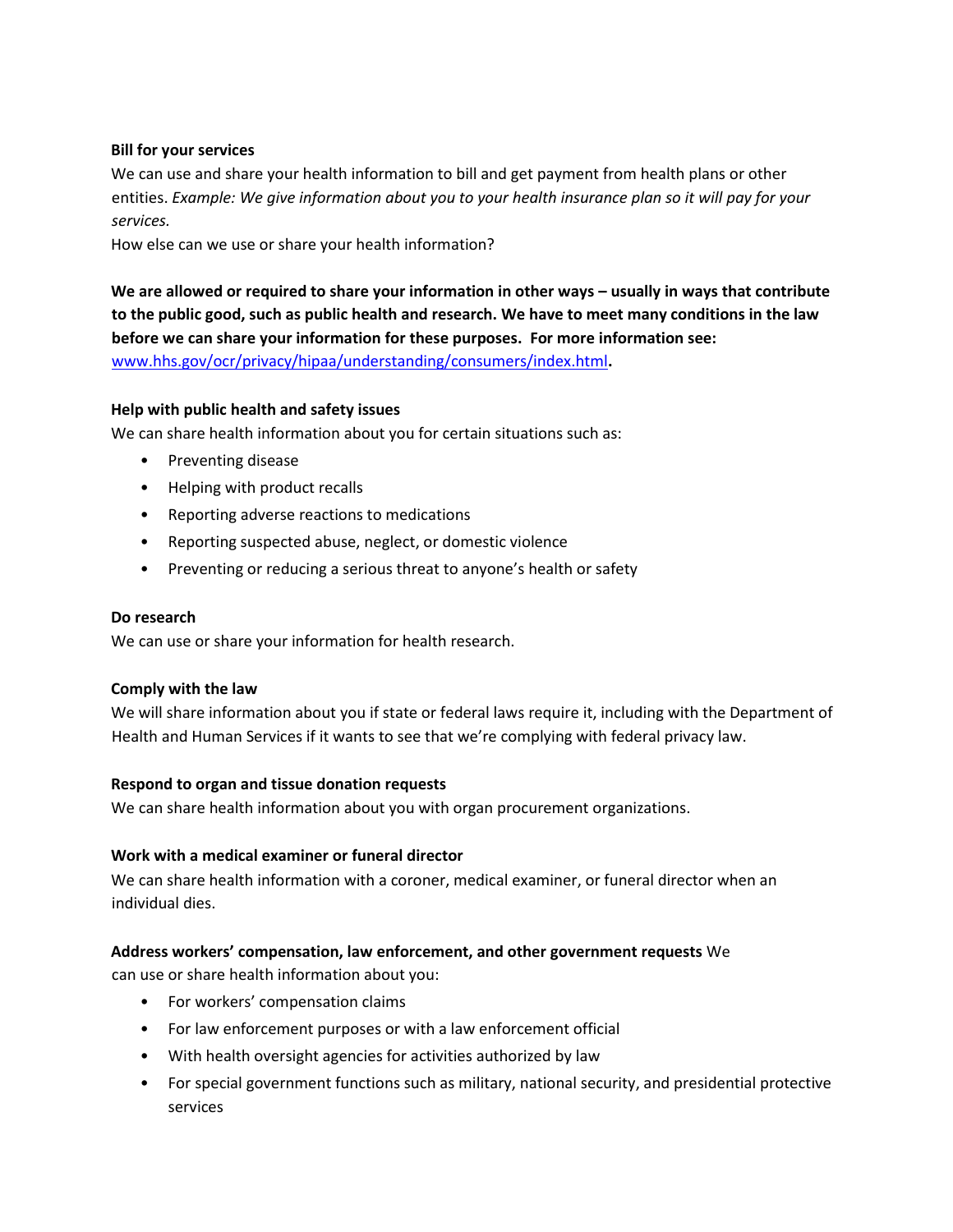## **Respond to lawsuits and legal actions**

We can share health information about you in response to a court or administrative order, or in response to a subpoena.

## *Our Responsibilities*

- **We are required by law to maintain the privacy and security of your protected health information.**
- **We will let you know promptly if a breach occurs that may have compromised the privacy or security of your information.**
- **We must follow the duties and privacy practices described in this notice and give you a copy of it upon request.**
- **We never sell identifiable personal information.**
- **We will not use or share your information other than as described here unless you tell us we can in writing. If you tell us we can, you may change your mind at any time. Let us know in writing if you change your mind, and your updated instructions will apply to any future requests for information that we receive.**
- Federal and state laws may place additional limitations on the disclosure of your health information related to drug or alcohol abuse treatment programs, sexually transmitted diseases, genetic information, or mental health treatment programs. When required by law, we will obtain your authorization before releasing this type of information.

**For more information see:** [www.hhs.gov/ocr/privacy/hipaa/understanding/consumers/noticepp.html](http://www.hhs.gov/ocr/privacy/hipaa/understanding/consumers/noticepp.html)**[.](http://www.hhs.gov/ocr/privacy/hipaa/understanding/consumers/noticepp.html)**

## *Changes to the Terms of this Notice*

We can change the terms of this notice, and the changes will apply to all information we have about you. The new notice will be available upon request.

## *Patient Bill of Rights*

Many states have adopted a patient bill of rights applicable to patients of physicians and/or hospitals and other health care facilities. Some of those states require that physicians provide a copy of the bill of rights to their patients. The portion of the bill of rights that is relevant to the Service is provided to you here on behalf of OCN. Please note that it includes patient responsibilities as well.

A patient has the right to be treated with courtesy and respect, with appreciation of his or her individual dignity, and with protection of his or her need for privacy.

A patient has the right to a prompt and reasonable response to questions and requests within the context of the Service.

A patient has the right to know who is providing medical services and who is responsible for his or her care.

A patient has the right to know what patient support services are available, including whether an interpreter is available if he or she does not speak English.

A patient has the right to know what rules and regulations apply to his or her conduct.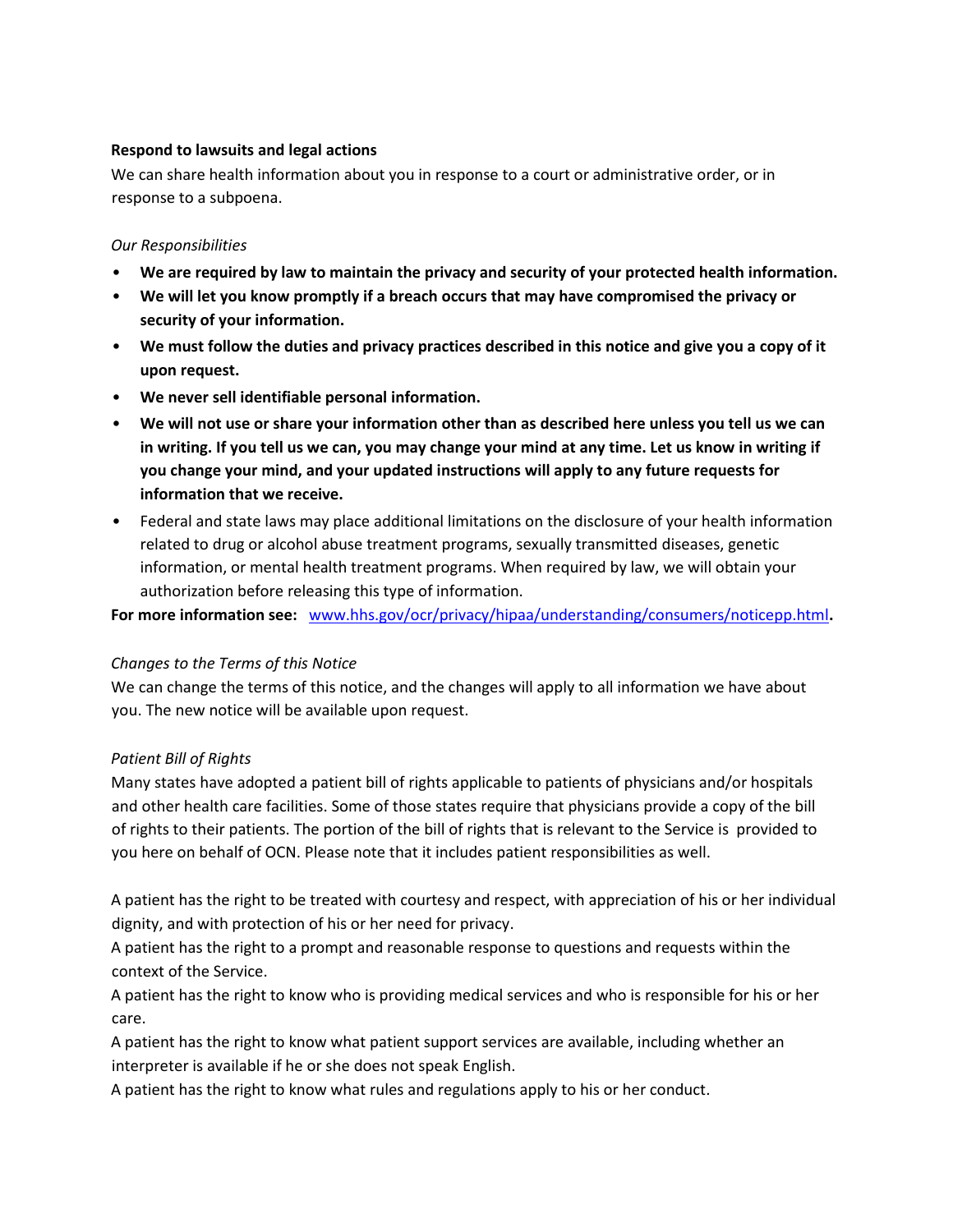A patient has the right to be given information by the health care clinician concerning diagnosis, planned course of treatment, alternatives, risks, and prognosis.

A patient has the right to refuse any treatment provided via the Service unless otherwise required by law.

A patient has the right to receive a copy of a reasonably clear and understandable, itemized bill and/or receipt and, upon request, to have the charges explained.

A patient has the right to impartial access to medical treatment or accommodations, regardless of race, national origin, religion, handicap, or source of payment, subject to the technical limitations of the Service.

A patient has the right to express grievances regarding any violation of his or her rights, as stated in state law, through the grievance procedure of the clinician which served him or her and to the appropriate state licensing agency.

A patient is responsible for providing to the Provider, to the best of his or her knowledge, accurate and complete information about present complaints, past illnesses, hospitalizations, medications, and other matters relating to his or her health.

A patient is responsible for reporting unexpected changes in his or her condition to the Provider. A patient is responsible for reporting to the Provider whether he or she comprehends a contemplated course of action and what is expected of him or her.

A patient is responsible for following the treatment plan recommended by the Provider. A patient is responsible for his or her actions if he or she refuses treatment or does not follow the Provider's instructions.

## *Missed Appointment Policy*

We reserve the right to charge you a \$40 cancellation fee for missing a scheduled psychiatry or therapy appointment or for failing to cancel/reschedule within 24-hours. This is not a penalty, rather it is an estimation of the cost we incur for a missed appointment. Our goal is to provide our patients with quality care in a timely manner. Psychiatry and therapy appointments are in high demand. A missed appointment prevents other patients from receiving care. To cancel your appointment: log into your account and click the Calendar icon. Select the appointment you would like to cancel and click Cancel.

## *Appointment Reminders*

We may send you text messages to remind you of your upcoming scheduled appointments. You agree that we may use the phone number we have on file for you to send those texts. Text messaging is an inherently insecure method of communication, and there is risk that text messages regarding your upcoming appointment could be accessed or intercepted and read by a third party. By agreeing to receive text messages, you acknowledge and agree to accept this risk. You may opt-out of receiving text messages at any time. From the web: Log into your account and select Account. On the Account page, select Preferences. Locate the Appointment Text Reminders preference and select Edit, toggle the response to No. From a mobile device: Log into your account and select the More icon. Select My Preferences > Appointment Text Reminders > Disable Text Reminders. You can also opt-out of receiving future text messages by replying "STOP" to an appointment reminder SMS or by calling us at 1-800- 7978971.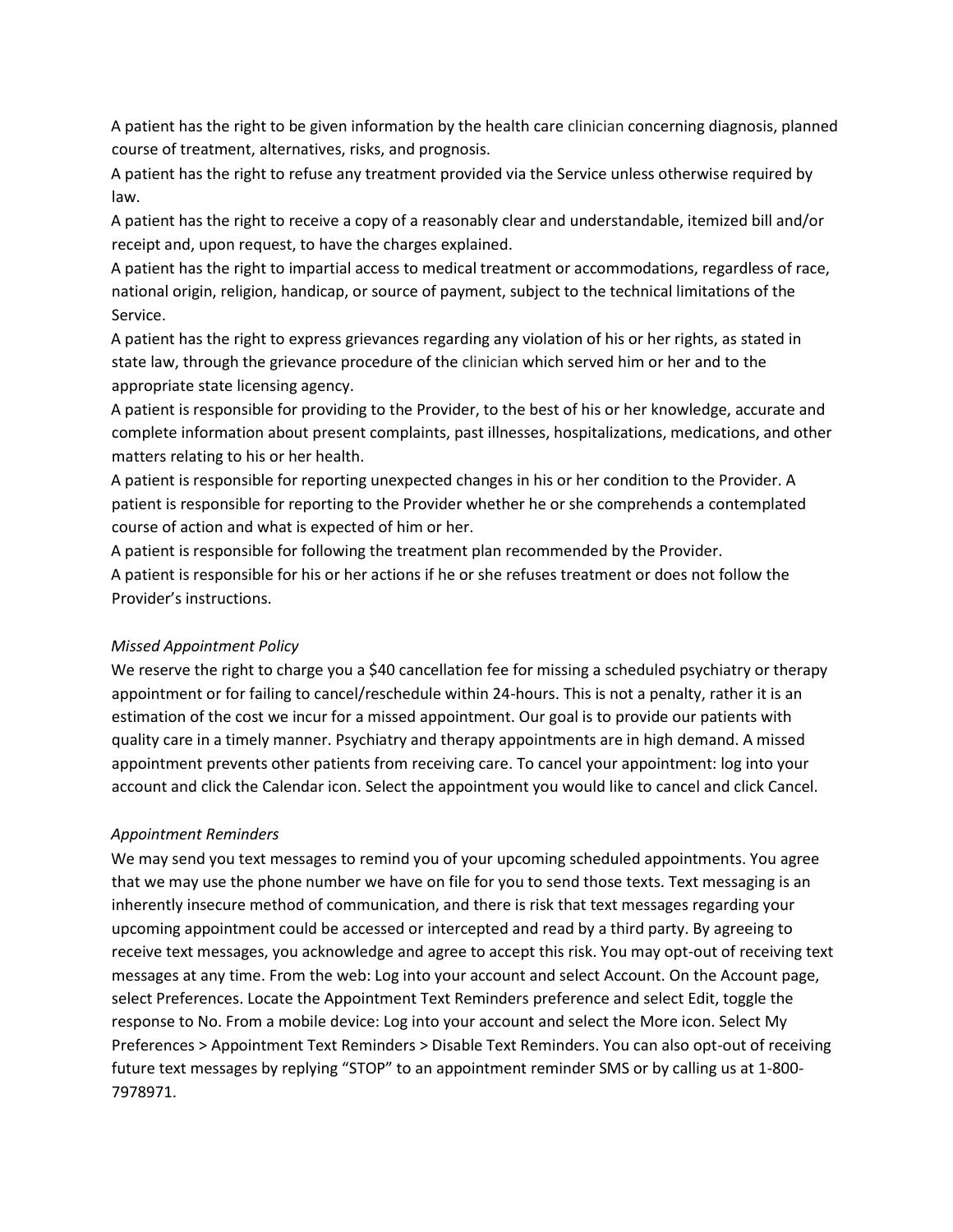# *State Specific Notifications (See Below For State Specific Mental Health Notifications)*

## FOR CALIFORNIA RESIDENTS

You or your legal representative retains the option to withhold or withdraw consent to receive health care services via the Service at any time without affecting your right to future care or treatment nor risking the loss or withdrawal of any benefits to which you or your legal representative would otherwise be entitled.

All existing confidentiality protections apply.

All existing laws regarding patient access to medical information and copies of medical records apply.

Dissemination of any of any of your identifiable images or information from the telemedicine interaction to researchers or other entities shall not occur without your consent.

All provisions herein, including your informed consent to receive services via the Service are for the benefit of the treating clinician as well as for your benefit.

## **NOTICE**

**Medical doctors are licensed and regulated by the Medical Board of California (800) 632-2322 [www.mbc.ca.gov](http://www.mbc.ca.gov/)**

## FOR CONNECTICUT RESIDENTS

You can verify a practitioner's license number directly with the State of Connecticut through their primary source database which contains up-to-date information. Please visit the Connecticut eLicense web portal at<https://www.elicense.ct.gov/Lookup/LicenseLookup.aspx> [t](https://www.elicense.ct.gov/Lookup/LicenseLookup.aspx)o search by the practitioner's first and last name.

## FOR FLORIDA RESIDENTS

Each clinician's hours are variable. To access a clinician's in-office schedule, go to that clinician's login page where the clinician's in-office hours are posted.

# FOR GEORGIA RESIDENTS **Patient Right to Know**

The patient has the right to file a grievance with the Georgia Composite Medical Board concerning the physician, staff, office, and treatment received. The patient should either call the Board with such a complaint or send a written complaint to the Board. The patient should be able to provide the physician or practice name, the address, and the specific nature of the complaint.

FOR INDIANA RESIDENTS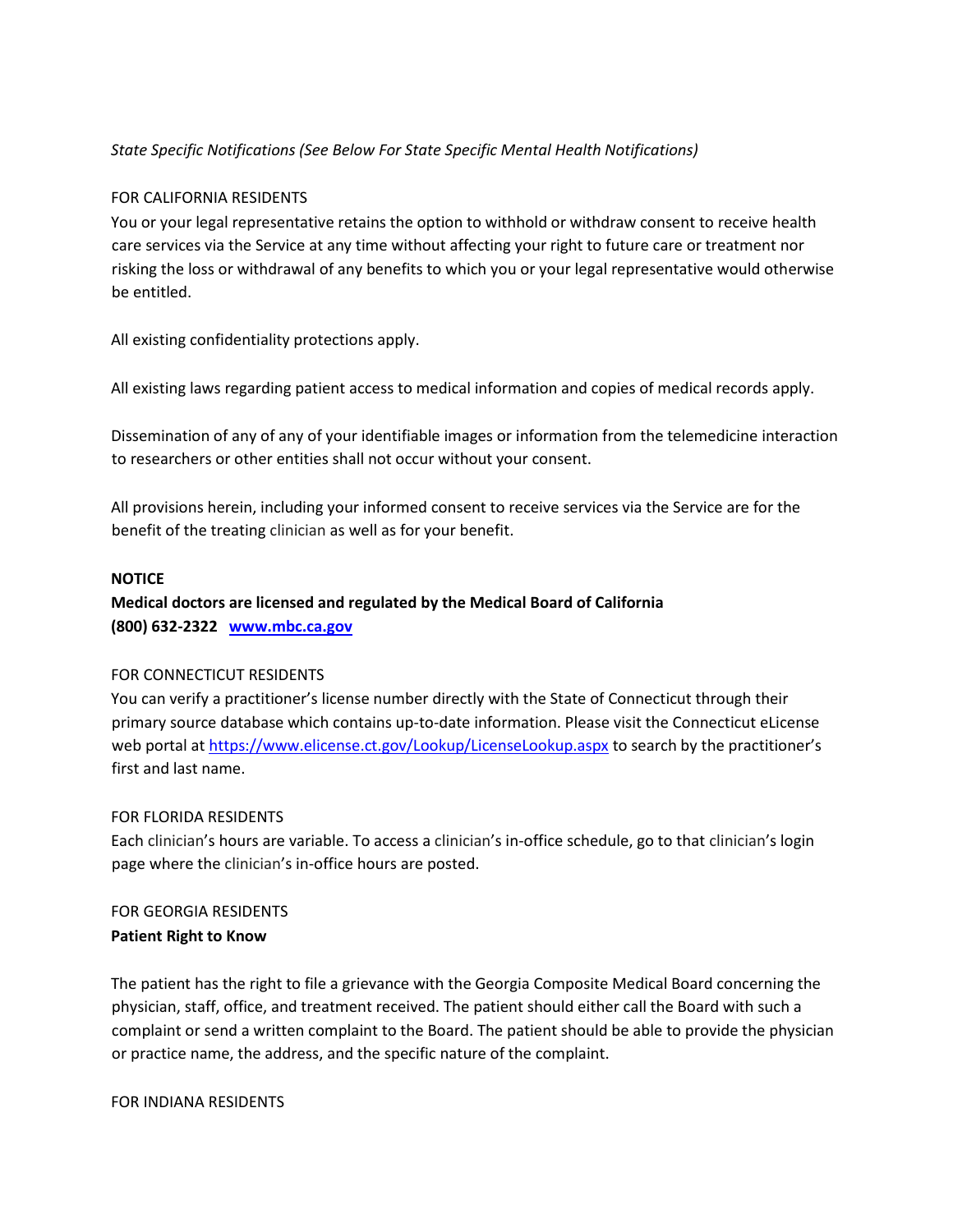Unless your clinician specifically discloses otherwise, with the exception of charges for services delivered to patients, clinicians do not have any financial interest in any information, products, or services offered through the Service.

I expressly consent to clinicians forwarding my patient identifiable information to the third party payor responsible for the Service or its designee. I agree that I will hold harmless said payor(s), American Well Corporation and Provider for any loss of information due to a technical failure.

#### **Notice Concerning Complaints**

You may either file a complaint online or download the appropriate complaint form found at [http://www.indianaconsumer.com/filecomplaint.asp.](http://www.indianaconsumer.com/filecomplaint.asp) If downloading, you must complete, sign, print, and mail it, along with copies of all relevant supporting documentation to:

Consumer Protection Division Office of the Indiana Attorney General 302 W. Washington St., 5th Floor Indianapolis, IN 46204

You can also request a complaint form by calling 800-382-5516 or 317-232-6330.

FOR KANSAS RESIDENTS Notice to Patients: Required Signage for K.A.R. 100-22-6 Prepared by the State Board of Healing Arts April 5, 2007

#### NOTICE TO PATIENTS

It is unlawful for any person who is not licensed under the Kansas Healing Arts Act to open or maintain an office for the practice of the healing arts in Kansas.

Questions and concerns regarding this professional practice may be directed to:

**KANSAS STATE BOARD OF HEALING ARTS**  235 S. Topeka Boulevard Topeka, Kansas 66603 PHONE: (785) 296-7413 TOLL FREE: 1(888) 886-7205 FAX: (785) 296-0852 WEBSITE: [www.ksbha.org](http://www.ksbha.org/)

FOR LOUISIANA RESIDENTS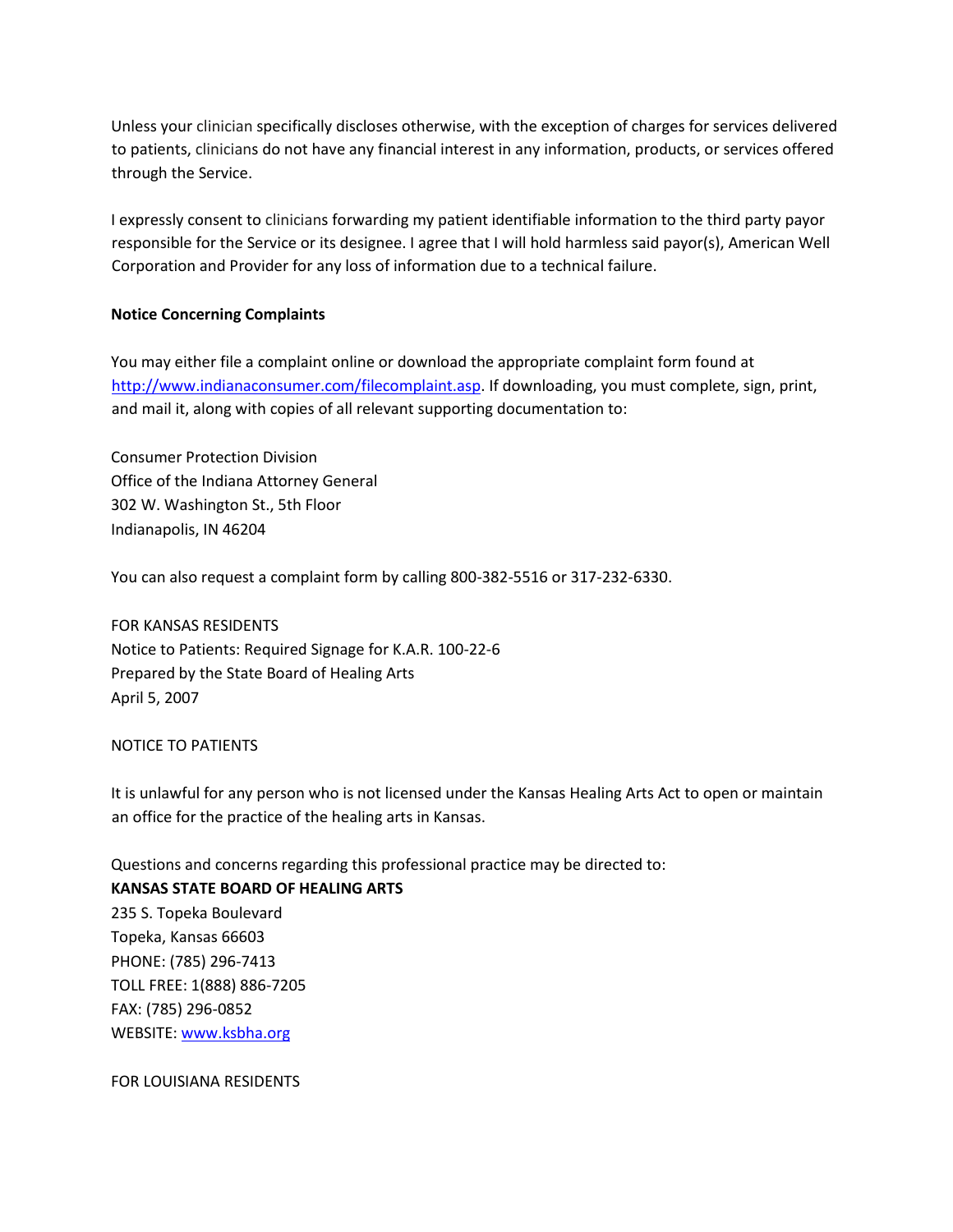The relationship between you and the Provider is not intended to replace the relationship between you and other clinicians. The relationship between you and the Provider is supplemental. Your primary care physician is responsible for your overall health care management.

#### FOR MARYLAND RESIDENTS

Our procedure to verify the identification of the individual transmitting the communication:

We verify your identification through the assignment and use of a unique username and password combination. When you sign into the Service, your username and password identify you.

Access to data via the Service is restricted through the use of unique usernames and passwords. The username and password assigned to you are personal to you and you must not share them with any other individual.

When you choose a clinician, you will set up an appointment time. Clinician is hereby providing you with access to Provider's notice of privacy practices. During the appointment, the clinician will communicate with you and respond to your questions in real time.

## FOR OKLAHOMA RESIDENTS

You always retain the option to withhold or withdraw consent from obtaining health care services via the Service. If you decide that you no longer wish to obtain health care services via the Service, it will not affect your right to future care or treatment, nor will you risk the loss or withdrawal of any program benefits to which you would otherwise be entitled.

Patient access to all medical information transmitted during a telemedicine interaction is guaranteed by the clinician and copies of this information are available at stated costs, which shall not exceed the direct cost of providing the copies.

All existing confidentiality protections apply.

Dissemination of any of any of your identifiable images or information from the telemedicine interaction to researches or other entities shall not occur without your consent.

## FOR SOUTH DAKOTA RESIDENTS

SHOULD ANY PATIENT WISH TO DISCUSS FEES OR CHARGES, YOU ARE ENCOURAGED TO ASK ABOUT THEM.

## FOR TEXAS RESIDENTS

An additional in-person medical evaluation may be necessary to meet your needs if the clinician is unable to gather all the clinical information via the Service to safely treat you.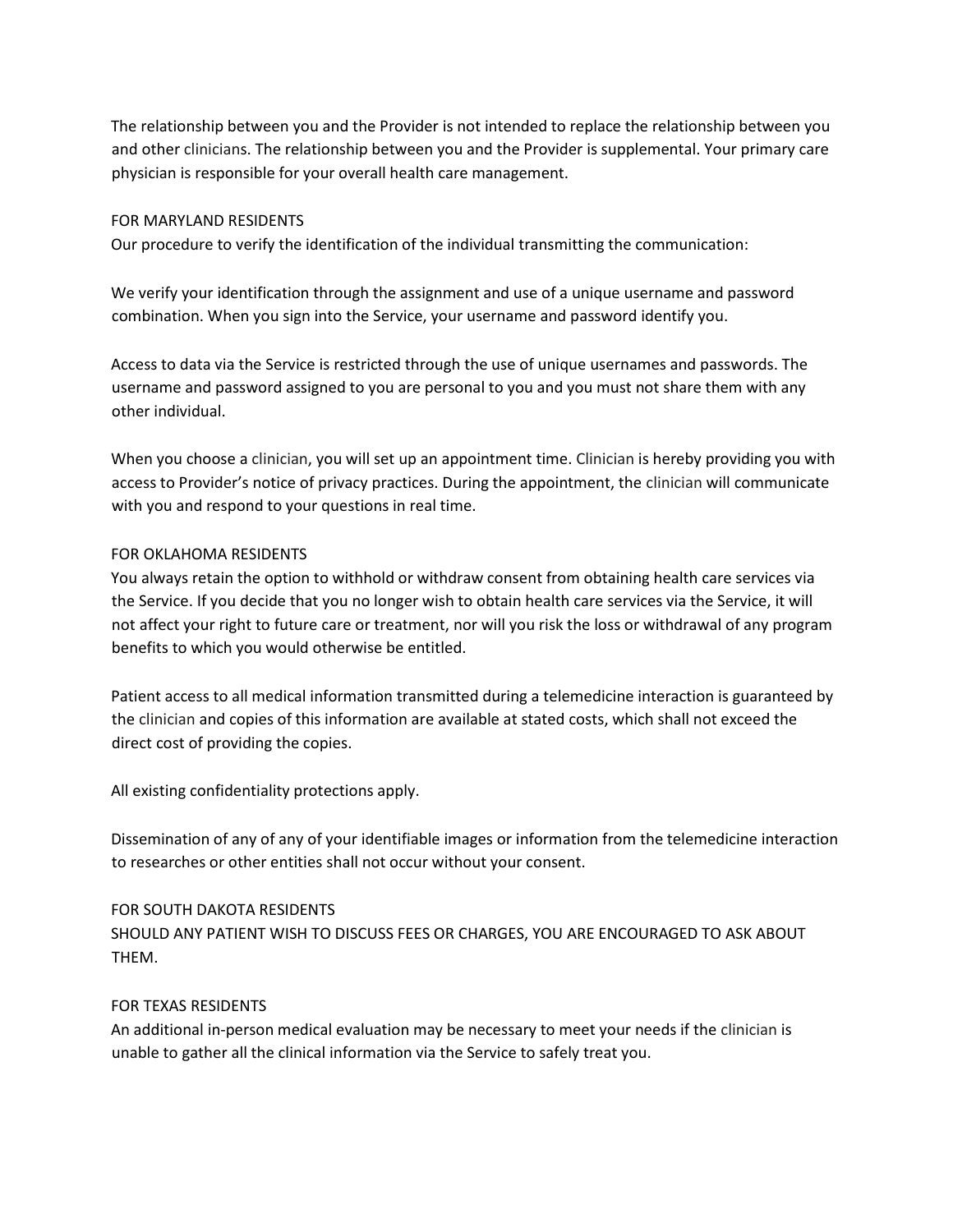Unless your clinician specifically discloses otherwise, with the exception of charges for services delivered to patients, clinicians do not have any financial interest in any information, products, or services offered through the Service.

The response time for emails, electronic messages and other communications can be found on your clinician's login page.

#### NOTICE CONCERNING COMPLAINTS

Complaints about physicians, as well as other licensees and registrants of the Texas Medical Board, including physician assistants, acupuncturists, and surgical assistants may be reported for investigation at the following address:

Texas Medical Board Attention: Investigations 333 Guadalupe, Tower 3, Suite 610 P.O. Box 2018, MC263 Austin, Texas 78768-2018

Assistance in filing a complaint is available by calling the following telephone number: 1-800-201-9353

For more information please visit our website at [www.tmb.state.tx.us](http://www.tmb.state.tx.us/)

#### AVISO SOBRE LAS QUEJAS

Las quejas sobre médicos, así como sobre otros profesionales acreditados e inscritos en la Junta de Examinadores Médicos del Estado de Texas, incluyendo asistentes de médicos, practicantes de acupuntura y asistentes de cirugía, se pueden presentar en la siguiente dirección para ser investigadas:

Texas Medical Board Attention: Investigations 333 Guadalupe, Tower 3, Suite 610 P.O. Box 2018, MC263 Austin, Texas 78768-2018

Si necesita ayuda para presentar una queja, llame al: 1-800-201-9353

Para obtener más información, viwebsite nuestro sitio web en [www.tmb.state.tx.us](http://www.tmb.state.tx.us/) 

#### FOR VIRGINIA RESIDENTS

We are happy to maintain your records while you are an active patient or to transfer your records to another practitioner or clinician should you wish to seek care elsewhere. We consider patients inactive if they either ask to have their records transferred or they have not been seen in any of our offices for six years. Our policy is to destroy inactive medical records in accordance with the Virginia Department of Health Professions regulations.

These regulations (18VAC85-20-26) state that practitioners must maintain a patient record for a minimum of six years following the last patient encounter with the following exceptions: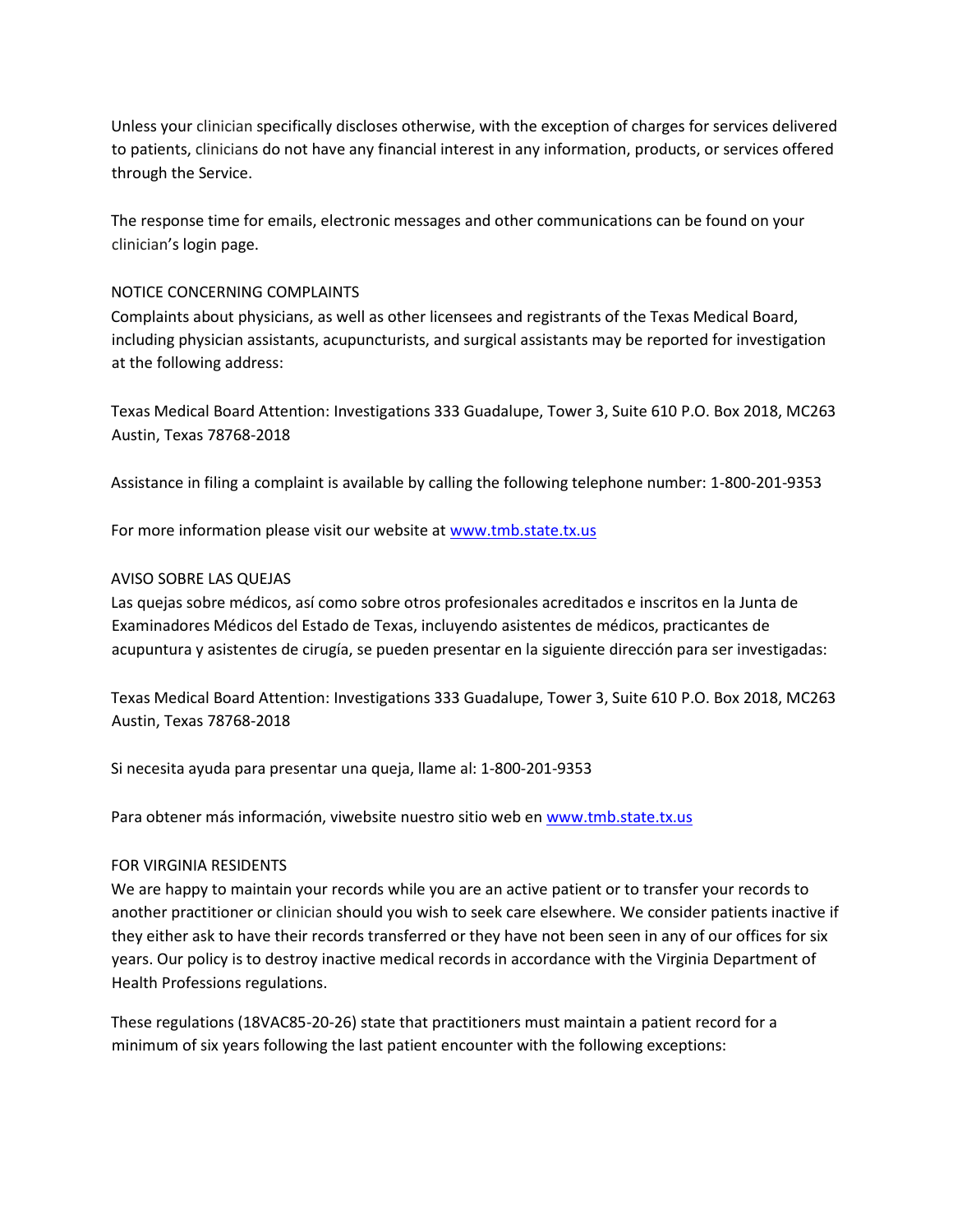1. Records of a minor child, including immunizations, must be maintained until the child reaches the age of 18 or becomes emancipated, with a minimum time for record retention of six years from the last patient encounter regardless of the age of the child;

2. Records that have previously been transferred to another practitioner or clinician or provided to the patient or his personal representative; or

3. Records that are required by contractual obligation or federal law to be maintained for a longer period of time.

Practitioners must post information or in some manner inform all patients concerning the time frame for record retention and destruction. Patient records can only be destroyed in a manner that protects patient confidentiality, such as by incineration or shredding. For more information from the Virginia Department of Health Professions, go to [www.dhp.virginia.gov/Medicine.](http://www.dhp.virginia.gov/Medicine)

# FOR WISCONSIN RESIDENTS

Patients have the right to receive information regarding fees charged for a health care service, diagnostic test, or procedure identified by the patient and provided by the Provider.

# *State Specific Mental Health Notifications*

# FOR DISTRICT OF COLUMBIA RESIDENTS

Your written authorization (which you provide with respect to disclosures required for treatment, payment and health care operations by agreeing to American Well Corporation's Terms of Use) is required for disclosure of mental health information. Subject to a limitation imposed by the mental health professional primarily responsible for your diagnosis and treatment, which may be imposed only if necessary to protect you or another from a substantial risk of imminent and serious physical injury, you are entitled to receive a copy of your mental health record within 30 days of receipt of the request.

## FOR HAWAII RESIDENTS

Mental health, mental illness, drug addiction and alcoholism records that directly or indirectly identify you shall be kept confidential and may only be disclosed under limited circumstances, including with consent from you or your legal guardian. Disclosures may only be made to third party payors if you are informed and afforded the opportunity to pay directly. If you are a self-pay patient then no disclosure will be made to third party payors. If your access to the Service is provided through an employer or payor arrangement, and a third party pays some or all of the cost of your mental health services, then accessing the Service for this purpose constitutes your agreement to our disclosure of so much information as is required to secure such payment.

## FOR MICHIGAN RESIDENTS

As long as you have not been found incompetent and do not have a guardian, you have the right to your mental health records. Provider will provide the records to you within 30 days of receipt of your request, or if you request the records during a course of treatment, by the conclusion or other termination of your course of treatment, if earlier.